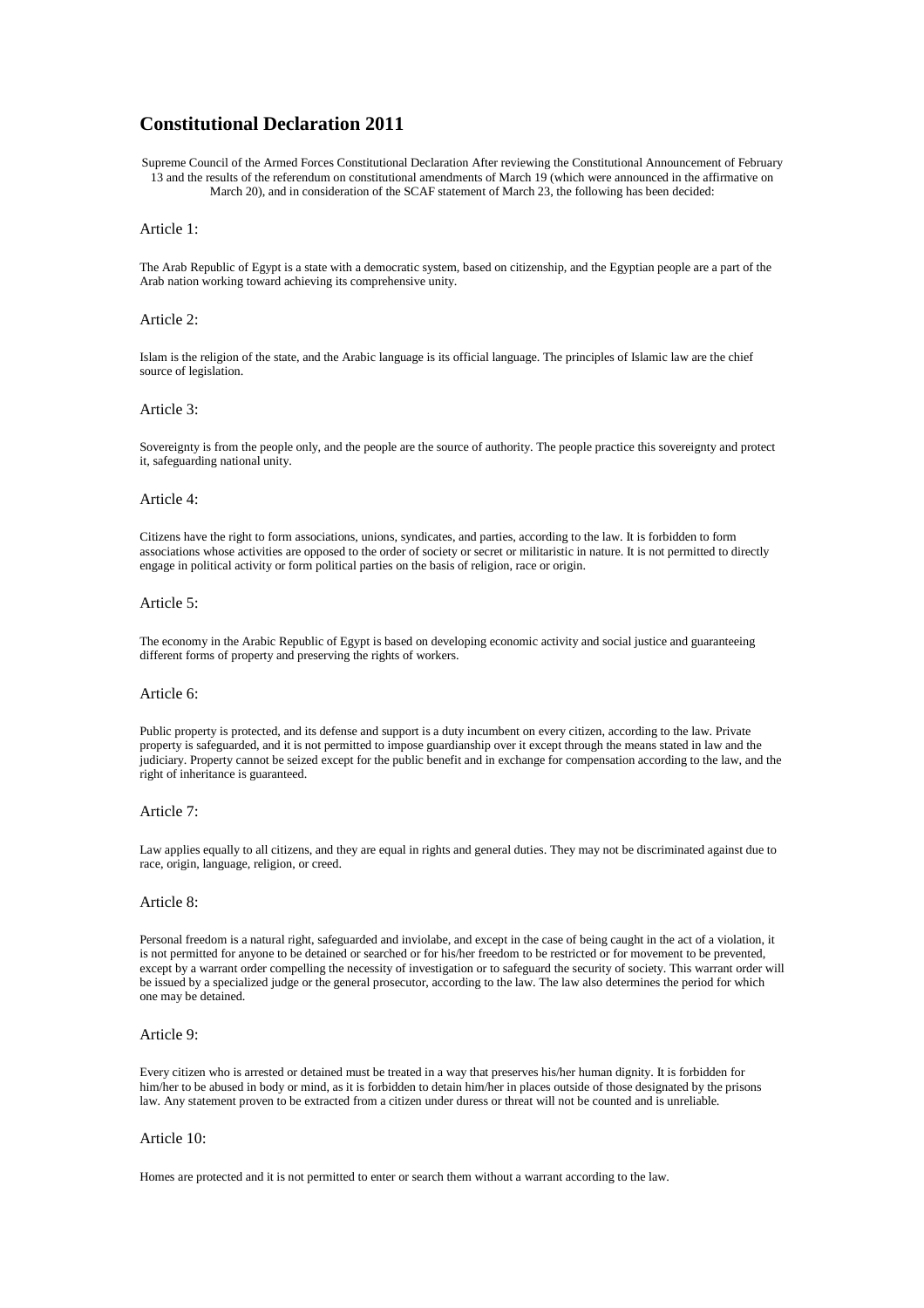# Article 11:

The life of citizens has special sanctity protected by law, as do messages sent by post, fax, telephone or other forms of communication, whose secrecy is guaranteed. It is not permitted to confiscate, read, or censor these, except by judicial order and for a limited time, according to the law.

### Article 12:

The state guarantees the freedom of creed, and the freedom to practice religious rites. Freedom of opinion is also guaranteed, and every person has the right to express his opinion and publish it in spoken, written, photographed, or other form within the confines of the law. Personal criticism and constructive criticism are a guarantee for the safety of national development.

# Article 13:

Freedom of the press, printing, publication and media are guaranteed, and censorship is forbidden, as are giving ultimatums and stopping or canceling publication from an administrative channel. Exception may be made in the case of national emergency or time of war, allowing limited censorship of newspapers, publication, and media on matters related to general safety or the purposes of national security, all according to the law.

### Article 14:

It is not permitted for any citizen to be denied residence in a particular area, nor requiring him/her to reside in a particular place, except in cases designated by law.

# Article 15:

It is not permitted to expel a citizen from the country or forbid him/her from returning, or to give up political refugees.

#### Article 16:

Citizens have the right of private assembly in peace without bearing arms without the need for prior notice. It is not permitted for security forces to attend these private meetings. Public meetings, processions and gatherings are permitted within the confines of the law.

#### Article 17:

Any attack on the personal freedom or sanctity of life of citizens or other rights and general freedoms which are guaranteed by the constitution and law is a crime, which will be followed by a criminal or civil suit according to the statute of limitations. The state guarantees fair compensation for whoever experiences such an aggression.Any attack on the personal freedom or sanctity of life of citizens or other rights and general freedoms which are guaranteed by the constitution and law is a crime, which will be followed by a criminal or civil suit according to the statute of limitations. The state guarantees fair compensation for whoever experiences such an aggression.

#### Article 18:

Public taxes will be instituted and their amendment or cancelation will take place by law. No one will be excluded from taxation except in cases stated in law. It is not permitted for anyone to charge another to pay taxes or fees except within the bounds of law.

# Article 19:

Personal penalty. There will be no crime or penalty except according to the law. Punishment will not take place except by judicial ruling, nor will punishment occur for acts that take place before enactment of the relevant law.

# Article 20:

The accused is innocent until proven guilty in a court of law that guarantees for him/her defense. Every accused in a crime is required to have an attorney to defend him/her.

Article 21: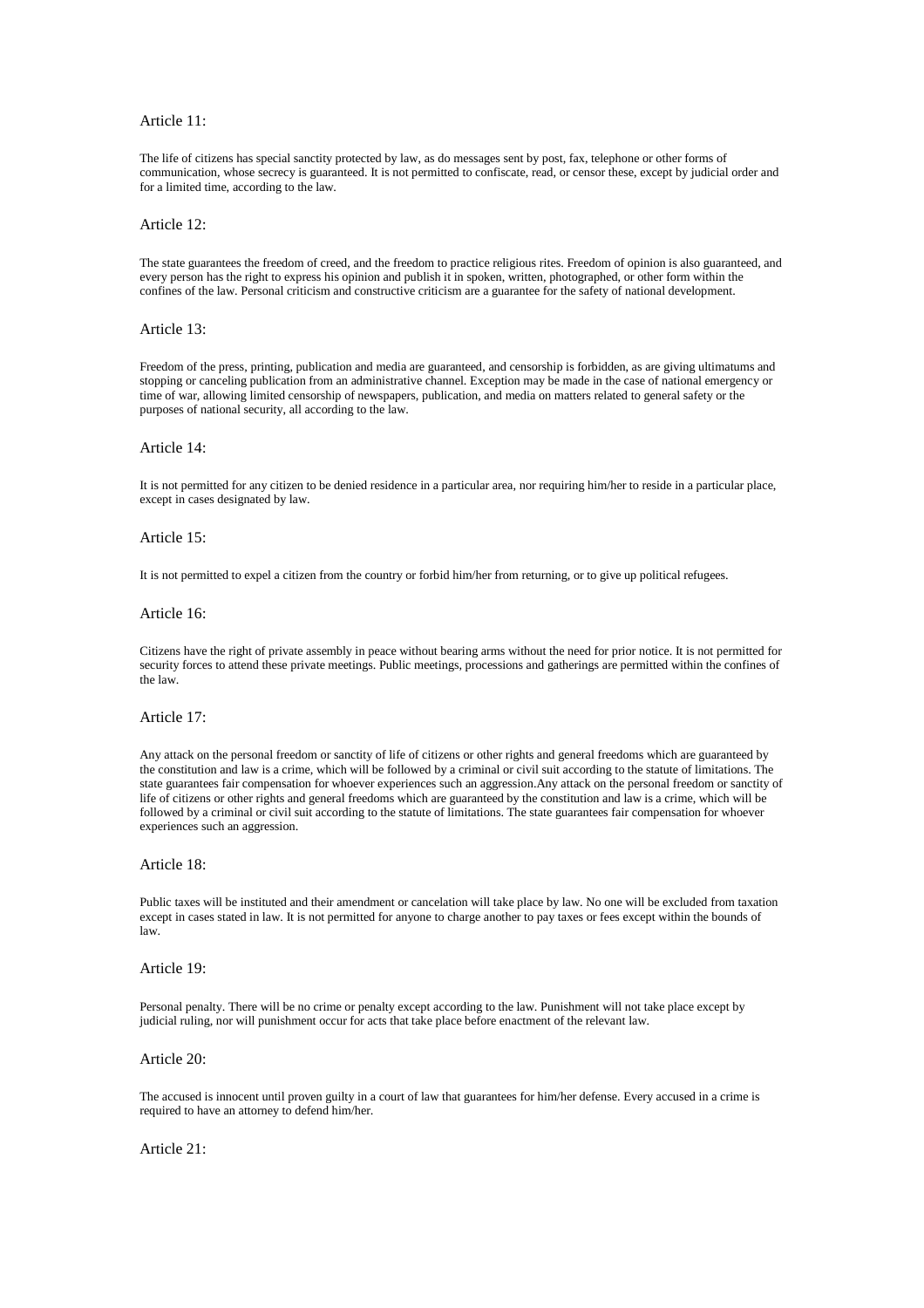Litigation is a safeguarded and guaranteed right for all people, and every citizen has the right to resort to his natural judge. The state guarantees close association of judicial apparatuses with litigants, in addition to a speedy trial of matters. The text of the law forbids any action or administrative decision from being absolved of judicial oversight.

#### Article 22:

The right to defend one's self in person or by proxy is guaranteed. The law guarantees those unable monetarily to defend themselves to resort to the judiciary for means to defend their rights.

#### Article 23:

Anyone arrested or detained will be notified of the reason for his/her detention immediately. He/she has the right to contact whomever he/she desires and inform them of the arrest and seek help, according to the law. It is necessary that accusations be announced with haste, and the detained has the right to appeal in front of the judiciary to determine the circumstances in which his/her personal freedom was suspended. The law organizes the right to present a grievance in order to guarantee a decision in a limited time period, or else the detainee's release is inevitably released.

#### Article 24:

Laws are issued and executed in the name of the people, Suspension or avoidance of their execution on the part of public employees is a crime punishable by law. The plaintiff has the right to bring the criminal case directly to a specialized court.

#### Article 25:

The president of the state is the president of the republic. He/She shall assert the sovereignty of the people, respect for the constitution and sovereignty of the law, and defense of national unity and social justice, according to means stipulated in this Announcement and the law. He/shall shall undertake upon assuming his/her position responsibilities referred to in Article 56 of this Announcement, except for what is stipulated in provisions 1 and 2 of the Article.

#### Article 26:

It is required for whoever is elected president of the republic to be an Egyptian who has never held another citizenship, born of two Egyptian parents who have never held another citizenship, enjoying his/her political and civil rights, not married to a non-Egyptian, and not falling under the age of 40 years.

# Article 27:

The president will be elected directly by general secret ballot. To be nominated for the presidency of the republic, a candidate must be supported by 30 members at least of the elected members of the People's Assembly and Shura Council, or the candidate may obtain the support of at least 30,000 citizens, who have the right to vote, in at least 15 provinces, whereby the number of supporters in any of the provinces is at least 1,000. In all cases, it is not permissible to support more than one candidate, and the law will stipulate the procedures for this matter. Every political party with members who have won at least one seat by way of election in either of the People's Assembly or Shura Council in the last elections may nominate one of its members for the presidency.

# Article 28:

A supreme judicial commission named the "Presidential Elections Commission" will supervise the election of the president of the republic beginning with the announcement of the opening of candidate nomination and ending with the announcement of the election result. The Commission will be composed of the president of the Supreme Constitutional Court as the head, and a membership made up of the president of the Cairo Appeals Court, the most senior deputies of the president of the Supreme Constitutional Court, the most senior deputies of the president of the Court of Cassation and the most senior deputies of the president of the State Council. The Commission's decisions will be final and carry the force of law, and will not subject to objections from any party, in the same manner as it is forbidden for the decisions to be stopped or canceled. The purview of the Commission will be by law. The Commission will form committees to supervise voting and counting according to the stipulations in Article 39. Draft legislation for presidential elections will be shown to the Supreme Constitutional Court before being issued to determine the extent of compliance with the constitution. The Supreme Constitutional Court will issue its decision on this matter within 15 days of receiving the draft legislation. If it decides that the text is unconstitutional, more work must be done before the law can be issued. In all cases, the decision of the Court will be obligatory for all authorities of the state, and will be published in the official gazette within three days of being released.

# Article 29:

The period of the presidency is four years beginning from the date of announcing the result of the election, and the president of the republic may not run for more than one additional presidential term.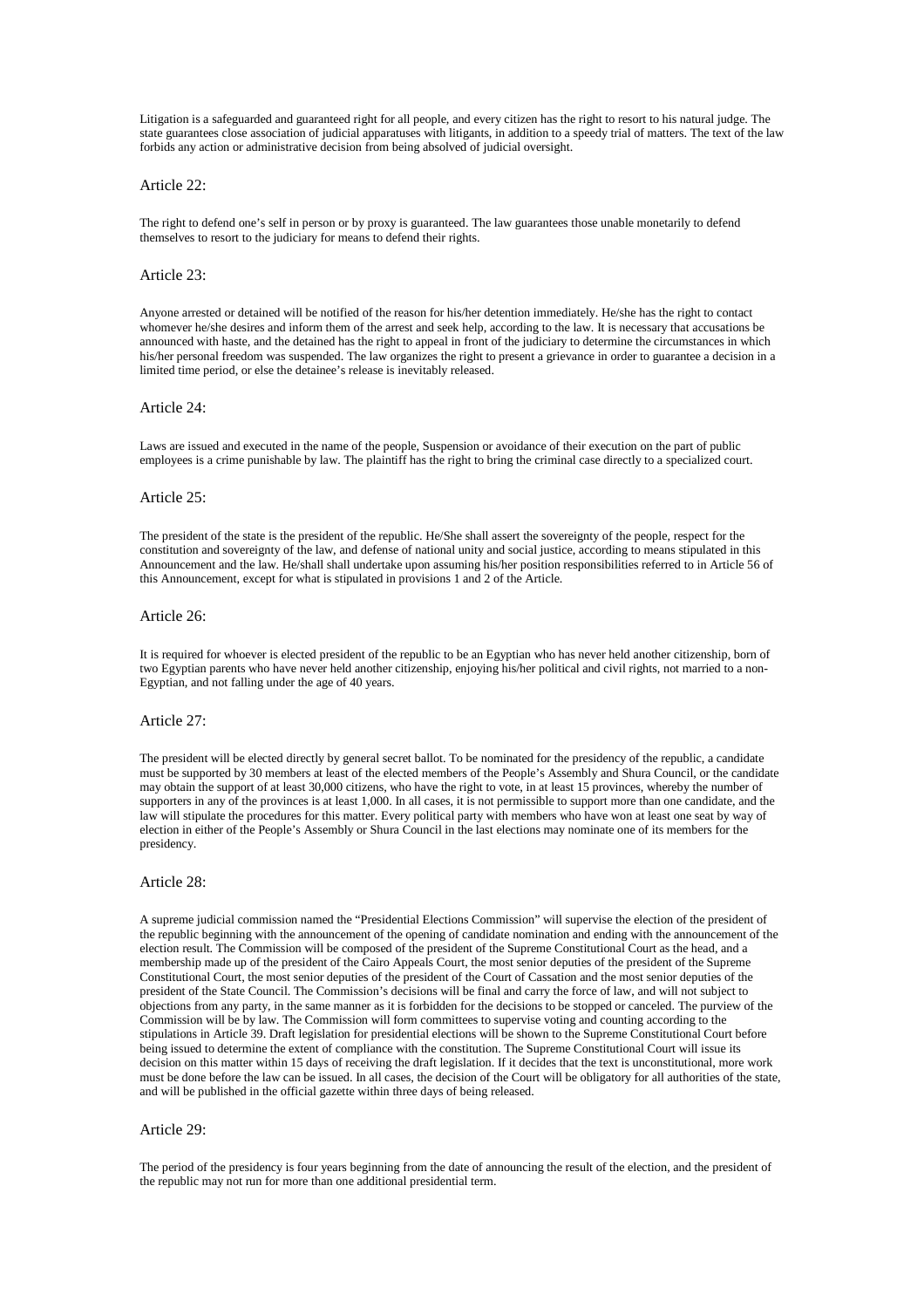# Article 30:

The president will take the following oath before the People's Assembly before assuming his/her position: "I swear to God that I will faithfully preserve the republican order, that I will respect the constitution and the law, and look after the interests of the people comprehensively, and that I will preserve the independence of the nation and the safety of its land."

### Article 31:

The president of the republic will appoint within a maximum of 30 days after assuming his/her duties at least one vice president and determine his/her responsibilities, so that in the case of his/her stepping down from the position of president, another will be appointed in his/her place. The conditions that must be met by the president will apply, as will rules governing the accountability for vice presidents of the republic.

#### Article 32:

The People's Assembly will be composed of a number of members determined by law to be at least 350, half of whom at least will be Workers and Peasants. The members of the People's Assembly will be elected by a direct, public and secret election. The law stipulates the definition of a Worker and Peasant, as well as the electoral districts that the state will be divided into. It is possible for the president of the republic to appoint in the People's Assembly a number of the members, not to exceed 10.

#### Article 33:

Immediately upon election, the People's Assembly will assume the authority to legislate and determine the public policy of the state, the general plan for economic and social development, and the public budget of the state. It will also oversee the work of the executive branch.

### Article 34:

The People's Assembly's term will be 5 years starting from the date of its first assembly

### Article 35:

The Shura Council will be composed of a number of members determined by law not to be fewer than 132 members, two-thirds of whom will be elected by direct, public and secret voting (at least half Workers and half Peasants), and one-third of whom will be appointed by the president of the republic. The law determines the electoral districts for the Shura Council.

# Article 36:

The Shura Council's term of membership will be 6 years.

### Article 37:

The Shura Council will assume its responsibilities upon election. It will study and recommend what it views as necessary to preserve support for national unity and social peace and protect the foundational elements of society and its highest values, in addition to rights, freedoms and general obligations. The Council will consider the following: 1) The project of general planning for economic and social development 2) Draft laws it refers to the president of the republic 3) Whatever the president of the republic refers to the Council on subjects related to the state's public policy or policies related to Arab and foreign affairs The Council will notify the president of the republic and the People's Assembly of its opinion on these matters.

### Article 38:

The law will govern the right of candidacy for the People's Assembly and Shura Council according to the determined electoral system, including at a minimum the participation of women in both assemblies.

#### Article 39:

The law determines the conditions that must be met for members of the People's Assembly and the Shura Council, stipulating electoral and referenda provisions. A supreme commission made up entirely of judges will assume the responsibility of supervising elections and referenda, from the determination of electoral schedules to the announcing of election results, all as regulated by law. Voting and the counting of votes will take place under the supervision of members of judicial bodies nominated by their higher councils, and the decision in the process of choosing them will be undertaken by the supreme commission.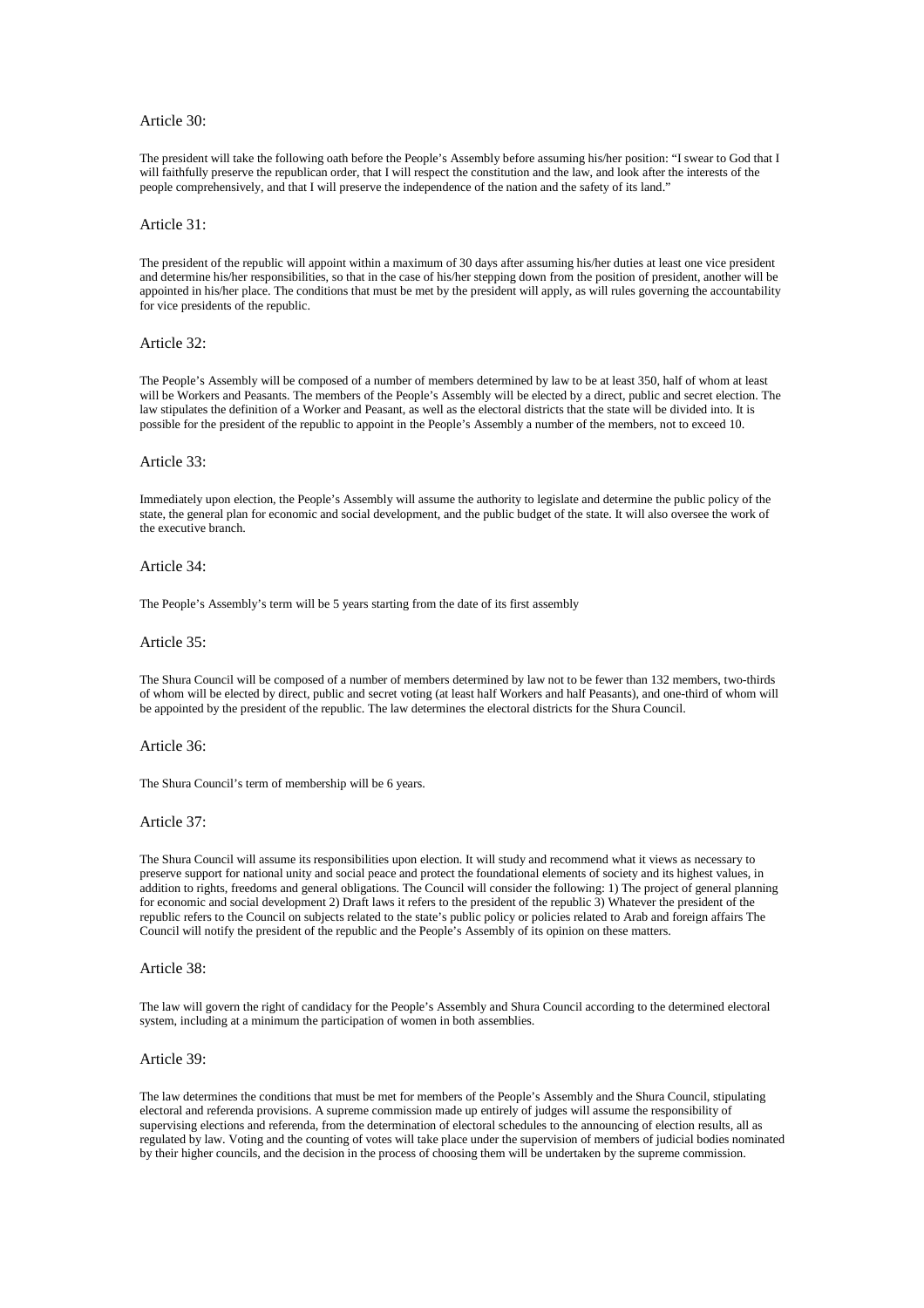### Article 40:

The Court of Cassation will be designated to determine the integrity of the membership of the People's Assembly and Shura Council, and objections will be presented to the court within 30 days of the announcement of election results. The Court will rule on the objection within 90 days of receiving it. The membership is considered void on the date on which the two assemblies are informed of the Court's decision.

### Article 41:

Electoral procedures will begin within 6 months of the date of this Announcement. The Shura Council will assume its duties with elected members, and upon his/her election, the president of the republic will appoint the final third of the Council's membership, who will serve out the remainder of the term of the Council as regulated by law.

#### Article 42:

Every member of the People's Assembly and Shura Council will swear to conduct work in accordance with the following oath in front of his/her legislative body: "I swear to God that I will faithfully preserve the safety of the nation and the republican order, that I will look after the interests of the people and respect the constitution and the law."

### Article 43:

It is not permissible for any member of the People's Assembly or the Shura Council during his/her tenure to buy or rent anything using state money, or to rent out or sell anything with said money, or barter with it or enter into a contract with the state as an entrepreneur, importer, or contractor.

### Article 44:

It is not permissible to remove the membership of any members of the People's Assembly or Shura Council unless he/she has lost confidence and esteem, or any of the conditions of membership, or his/her position as Worker or Peasant on the basis of which he/she was elected, or if he/she has breached any of the responsibilities of membership. A decision to remove membership must be issued by a two-thirds majority of the respective assembly.

### Article 45:

It is not permissible in any case except that of flagrant violation to take any criminal proceedings against a member of the People's Assembly or Shura Council, except with prior permission from his/her assembly. In the case of the assembly's recess, permission will be taken from the head of the assembly and will be subsequently presented to the assembly upon resumption of work.

# Article 46:

Judicial authority is independent and invested in courts of different varieties and degrees. Rulings will be issued according to the law.

# Article 47:

Judges are independent and not subject to removal. The law regulates disciplinary actions against them. There is no authority over them except that of the law, and it is not permissible for any authority to interfere in their issues or matters of justice.

#### Article 48:

the Council of the State is an independent judicial body that specializes in adjudication of administrative disputes and disciplinary claims. The law determines its other responsibilities.

#### Article 49:

The Supreme Constitutional Court is an independent and autonomous judicial body, uniquely tasked with judicial oversight over the constitutionality of laws and regulations. It deals with the interpretation of legislative texts, all as stipulated in the law. The law also designates other responsibilities for the Court and regulates the procedures followed in front of it.

### Article 50: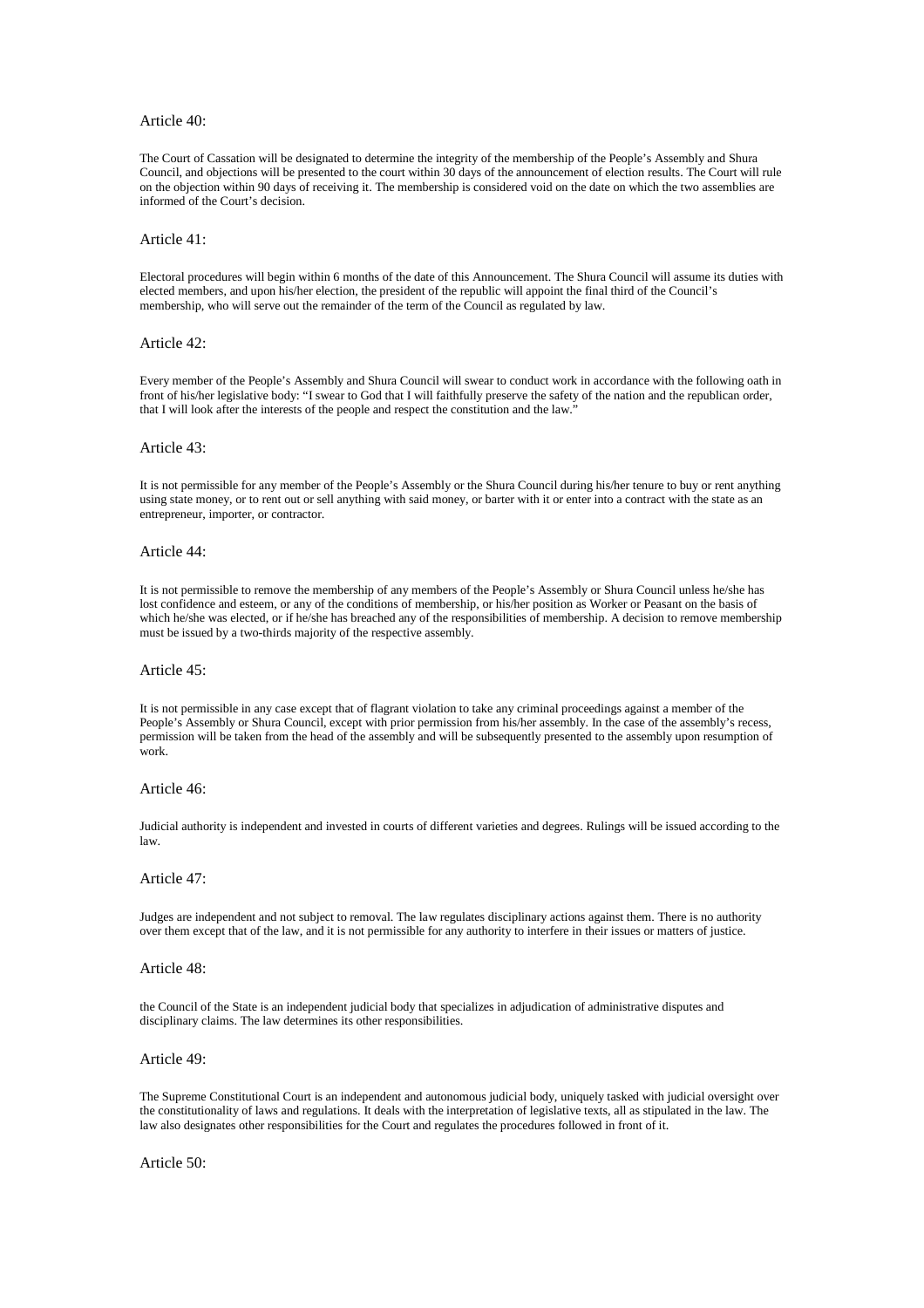The law determines judicial bodies and their responsibilities and regulates their formation, in addition to stipulating conditions and procedures for appointing their members and their transfer.

### Article 51:

The law regulates the military judicial system and stipulates its responsibilities in line with constitutional principles.

# Article 52:

Court sessions are to be public except in the case that the court decides to make them secret in the interest of public order or morals. In all cases, the verdict is announced in a public session.

### Article 53:

The armed forces are the property of the people. Their mission is the protection of the country and the safety and security of its lands. It is not permissible for any body or group to establish military or paramilitary formations. The defense of the country and its land is a sacred responsibility, and conscription is mandatory according to the law. The law stipulates the conditions for military service and promotion in the armed services.

# Article 54:

A council entitles "The National Defense Council" will be established. It will be headed by the president of the republic and tasked with evaluating affairs concerned with means of securing the country and its safety. The law will stipulate its other responsibilities.

# Article 55:

The police are a civil order body whose responsibility it is to serve the people. The police guarantee for the people tranquility and security and provide for the maintenance of order, public security and morals, according to the law.

#### Article 56:

The Supreme Council of the Armed Forces deals with the administration of the affairs of the country. To achieve this, it has directly the following authorities:

- **Legislation**
- Issuing public policy for the state and the public budget and ensuring its implementation
- Appointing the appointed members of the People's Assembly
- Calling the People's Assembly and the Shura Council to enter into normal session, adjourn, or hold an extraordinary session, and adjourn said session.
- The right to promulgate laws or object to them.
- Represent the state domestically and abroad, sign international treaties and agreements, and be considered a part of the legal system of the state.
- Appoint the head of the cabinet and his/her deputies and ministers and their deputies, as well as relieve them of their duties.
- Appoint civilian and military employees and political representatives, as well as dismiss them according to the law; accredit foreign political representatives.
- Pardon or reduce punishment, though blanket amnesty is granted only by law.
- Other authorities and responsibilities as determined by the president of the republic pursuant to laws and regulations. The Council shall have the power to delegate its head or one of its members to take on its responsibilities.

# Article 57:

The Cabinet shall assume executive authority in all that pertains to it, and will undertake the following responsibilities in particular:

- Participate with the Supreme Council of the Armed Forces to put in place public policies of the state and supervise their implementation, according to the laws and resolutions of the republic
- Direct, coordinate, and follow the work of the ministries and their related fronts, in addition to public institutions and bodies.
- Issue administrative and executive orders according to laws, regulations, and decisions, and see to their implementation.